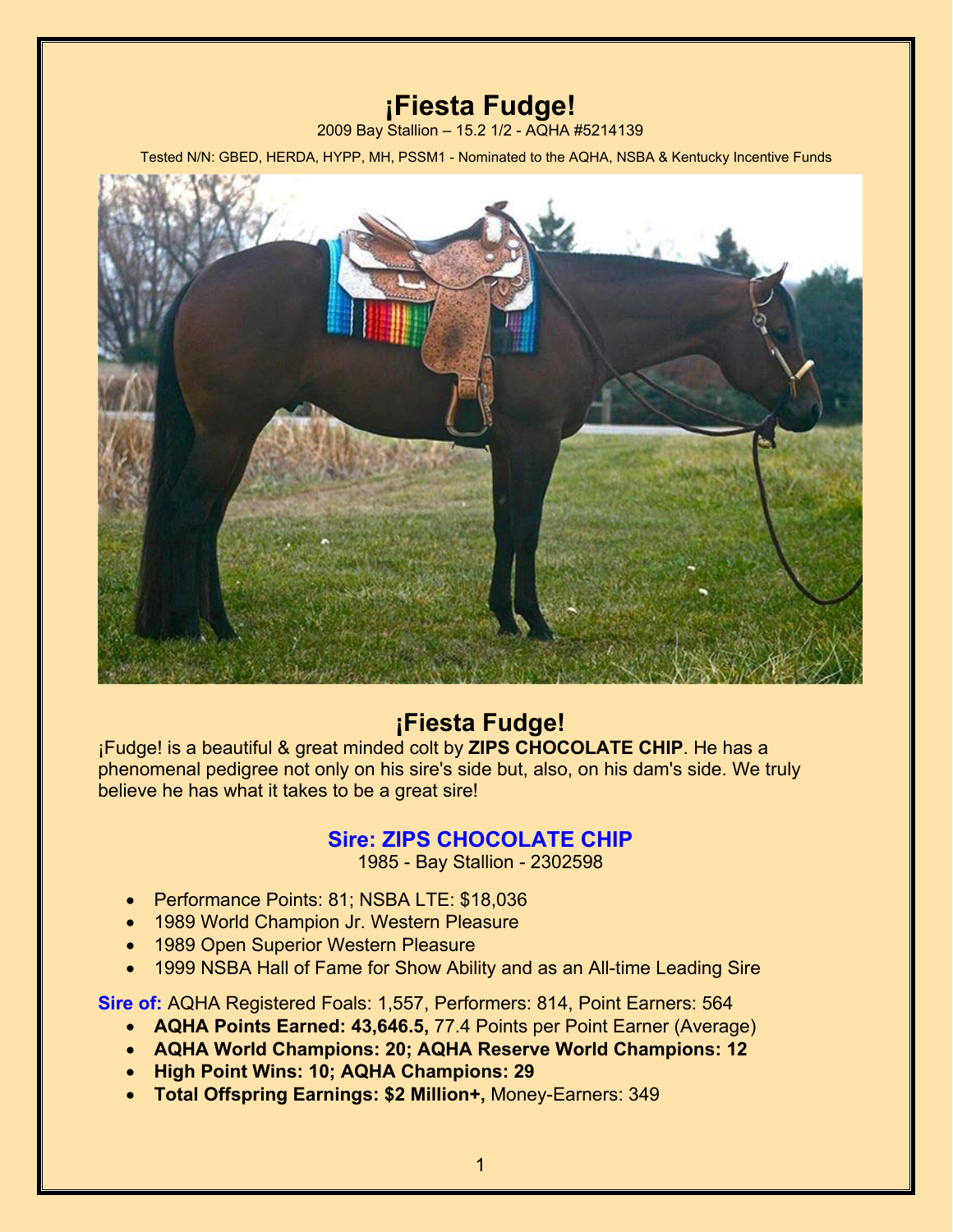## **Rankings for ZIPS CHOCOLATE CHIP:**

- x **#3 All-time Sire of AQHA Incentive Fund Earnings: \$880,951**
- x **#4 All-time Sire of Superior Performance Awards (Open, AMT & Youth): 252**
- x **#4 All-time Sire of AQHA Superior Awards (Halter & Performance): 260**
- #5 All-time Sire of Performance Points Earned (Open, AMT & Youth): 41,590.5
- #5 All-time Sire of Performance ROM Awards (Open, AMT & Youth): 590
- #6 All-time Sire of AQHA ROM Awards (Halter & Performance): 639
- #6 All-time Sire of Total Pleasure Earnings: \$1.16 Million
- #6 All-time Sire of AQHA Points (Halter & Performance): 43,646.5

### **Selected Offspring and Awards by ZIPS CHOCOLATE CHIP**

**CHIPARIFFIC, 1999** World Champion Jr. Working Hunter & Open Green Working Hunter; **2000** World Champion Sr. Working Hunter & Amateur Working Hunter; **2001** World Champion Sr. Working Hunter

**CHIPS CHOCOLATE STAR,** LTE: \$63,575, **2000:** Congress 13 & Under Western Riding Champion; **2005:**  Congress Novice Youth Trail Reserve **Champion** 

**CHIPS ORIGINAL COOKI,** LTE: \$57,159, **1996** Congress 3 YO Open & Non-Pro Western Pleasure Champion; **1997:** World Champion Youth Western Pleasure; Congress Lmt. Open Western Pleasure Maturity Champion; Congress Open Western Pleasure Maturity Reserve Champion; Congress Amateur Western Pleasure Reserve Champion; **1999**  Reserve World Champion Sr. Western Pleasure; **2000:** Congress Sr. Western Pleasure & Amateur Western Pleasure Champion; **2001** Congress Amateur Western Pleasure Champion

**CHIPS SUGAR COOKIE, 1996** World Champion Sr. Western Pleasure, Quarter Horse Congress Youth 14-18 Western Pleasure Champion

# **CHOCLITCHIPSOBSESION,** LTE:

\$38,716; **1998:** Congress AMT Horsemanship Champion; Congress Amateur Versatility Horsemanship Champion; **2000** Congress Amateur

Showmanship Champion; **2002** World Champion Amateur Western **Horsemanship** 

**CHOCOLATE ZIPPER,** LTE: \$38,813; **1992:** Congress 3 YO Non-Pro & Lmt. Open Western Pleasure Reserve Champion; **1994:** Reserve World Champion Open & Youth Western Pleasure**;** Congress Lmt. Western Pleasure Maturity Champion; **1995** World Champion Youth Western Pleasure; **2006**  NSBA Hall of Fame

**COOKIE LEAGUER,** World Champion 2 YO Snaffle Bit Western Pleasure

**HOTRODDIN ZIPPO, 1994** World Champion Open Snaffle Bit Western Pleasure; **1997** Quarter Horse Congress Open Western Pleasure Champion, Western Pleasure Maturity Champion; **1999** Congress Sr. Western Pleasure Res. **Champion** 

**HUNTIN FOR CHOCOLATE,** LTE: \$40,725, **2000** World Champion Amateur Western Pleasure; **2000** Reserve World Champion Jr. Western Pleasure; **2003** Congress Sr. Western Riding Champion

**ONE RED HOT ZIP,** LTE: \$71,055; **1996**  World Champion 2 YO Open Snaffle Bit Western Pleasure; **1997:** Reserve World Champion Jr. Western Pleasure**;**  Congress 3 YO Open & Lmt. Open Western Pleasure Derby Champion; Congress Sr. Youth Western Pleasure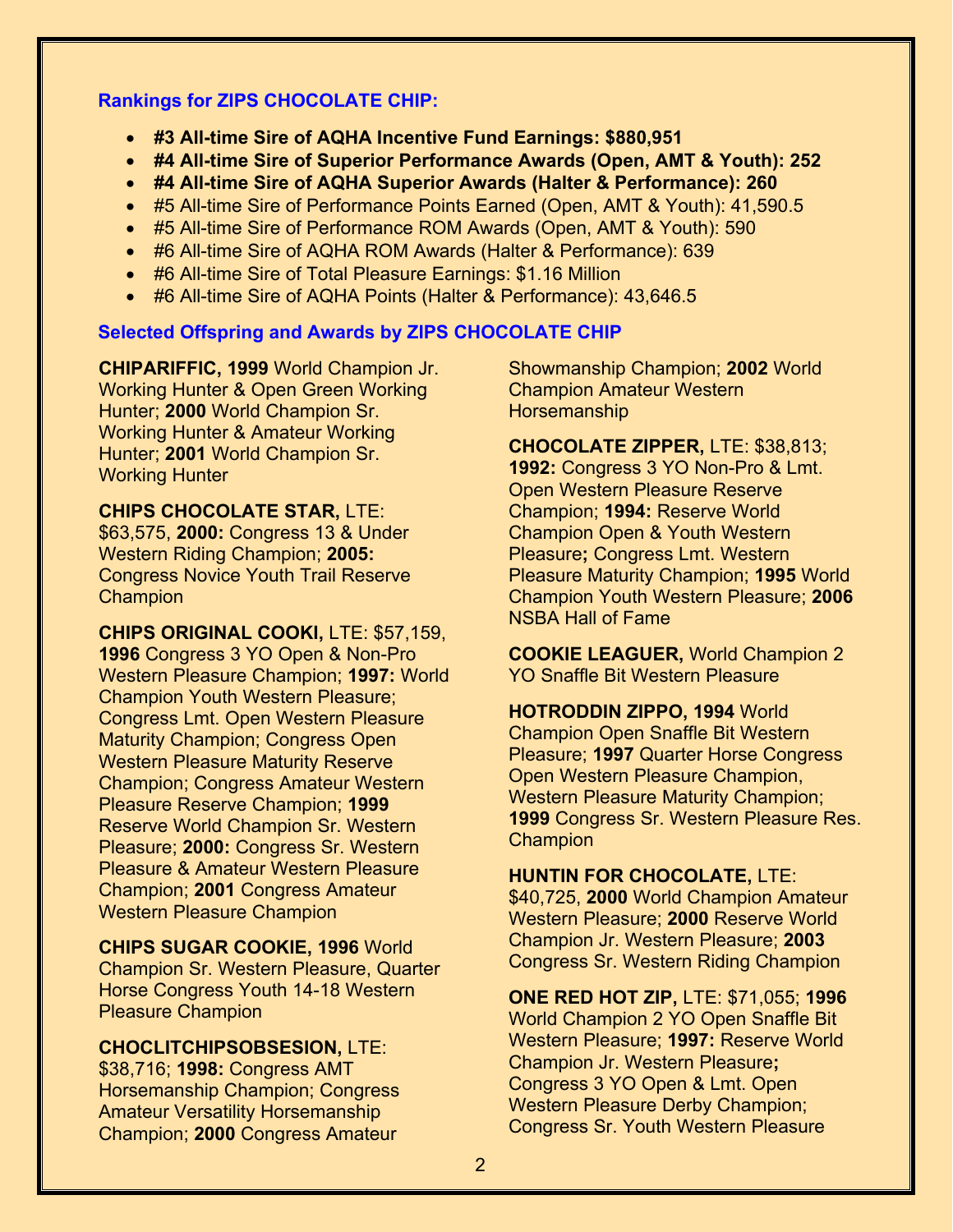Reserve Champion; **1998** World Champion Youth Western Pleasure; **1999**  Congress Open Western Pleasure Mat. Champion; **2000** World Champion Youth Western Riding; **2009** NSBA Hall of Fame

# **SKIPS SPECIAL BARB,** LTE: \$82,715;

**1997:** World Champion AMT Western Pleasure, Congress 3YO Non-Pro Western Pleasure Reserve Champion; **2000** World Champion Sr. Western Pleasure; **2001:** World Champion Sr. Western Pleasure; Congress Sr. WP Champion; Congress Open Western

Pleasure Maturity Champion; Reserve World Champion Sr. Western Pleasure**; 2002** Reserve World Champion Amateur Western Pleasure

**ZIPS CHOCOLATE SWIRL, 2003** World Champion Youth Western Pleasure

## **ZIPSCHOCOLATEIMPULSE, 2008:**

NSBA BCF 3-6 YO Open Trail Champion; NSBA BCF 3-6 YO Non-Pro Trail Reserve Champion; **2012** Congress NSBA 3-4 YO Open Trail Stakes Champion; **2013** World Champion Jr. Trail

## **Maternal Grand Sire Records for ZIPS CHOCOLATE CHIP:**

- x **AQHA Points Earned: 40,410;** Foals: 2,495; Performers: 932; Point Earners: 622
- x **Halter Points: 2,444.5;** Halter ROMS: 72; Superior Halter: 2
- x **Performance Points: 37,965.5;** Perf. ROMS: 545; Superior Performance: 188
- x **World Championships: 4**; Reserve World Championships: 15; Hi Point Wins: 7; AQHA Champions: 24; NSBA: \$1.13 Million

# **Dam: Slippery Asset**

1993 Bay Mare – 3159191

**Dam of:** Foals: 11, Performers: 6, Point Earners: 4, Halter: 12, Performance: 418, Performance ROMS: 5, Superior Performance: 3, NSBA LTE: \$472; LTE: \$4,168, Money Earners: 4

**Chocladiva,** (Chips Hot Chocolate), Lifetime Earnings: \$1,492; **2007:** N Ohio QHA Open Longe Line Futurity Reserve Champion; S Ohio QHA Open Longe Line Futurity Champion; 3rd S Ohio Non Pro Longe Line Futurity

**CHOCOLATES HOT ASSET,** (Chips Hot Chocolate), Halter: 12, Performance: 364, Novice/AMT: 19; Novice/Youth: 145; LTE: \$1,906; Open & 2 AMT & Youth Perf. ROMS; **2005** Region Experience Six Jr. Western Pleasure Reserve Champion; **2006** 9<sup>th</sup> Congress Novice Amateur Hunt Seat Equitation; **2011** Regional Exp. Five Youth Western Horsemanship Reserve Champion; 5th Congress Youth 11 & Under Horsemanship; 6th Congress AQHA Youth 11 & Under Hunt Seat Equitation; **2012:** 4th Congress AQHA Novice Youth 11 & Under Western Riding; 6th Congress AQHA Youth 11 & Under Western Riding; **2014** Youth Superior Western Horsemanship, Hunt Seat Equitation & Trail

**Chocolate Hot Shot,** (Chips Hot Chocolate), Performance: 16.5, LTE: \$450 **2005** Region Experience Six AMT Stallion 2 & Under Reserve Champion; **2012** NY State Fair NSBA Open Western Pleasure **Champion** 

**Fiesta Fudge,** (Zips Chocolate Chip), Performance: 1

**Princess Of Chocolat,** (Chips Hot Chocolate), Halter: .5, Performance: 36.5, Novice/AMT: 4, NSBA: \$276, LTE: \$320; Open Performance ROM: **2010** NWST Spring Fling NSBA 3 YO Open Western Pleasure Champion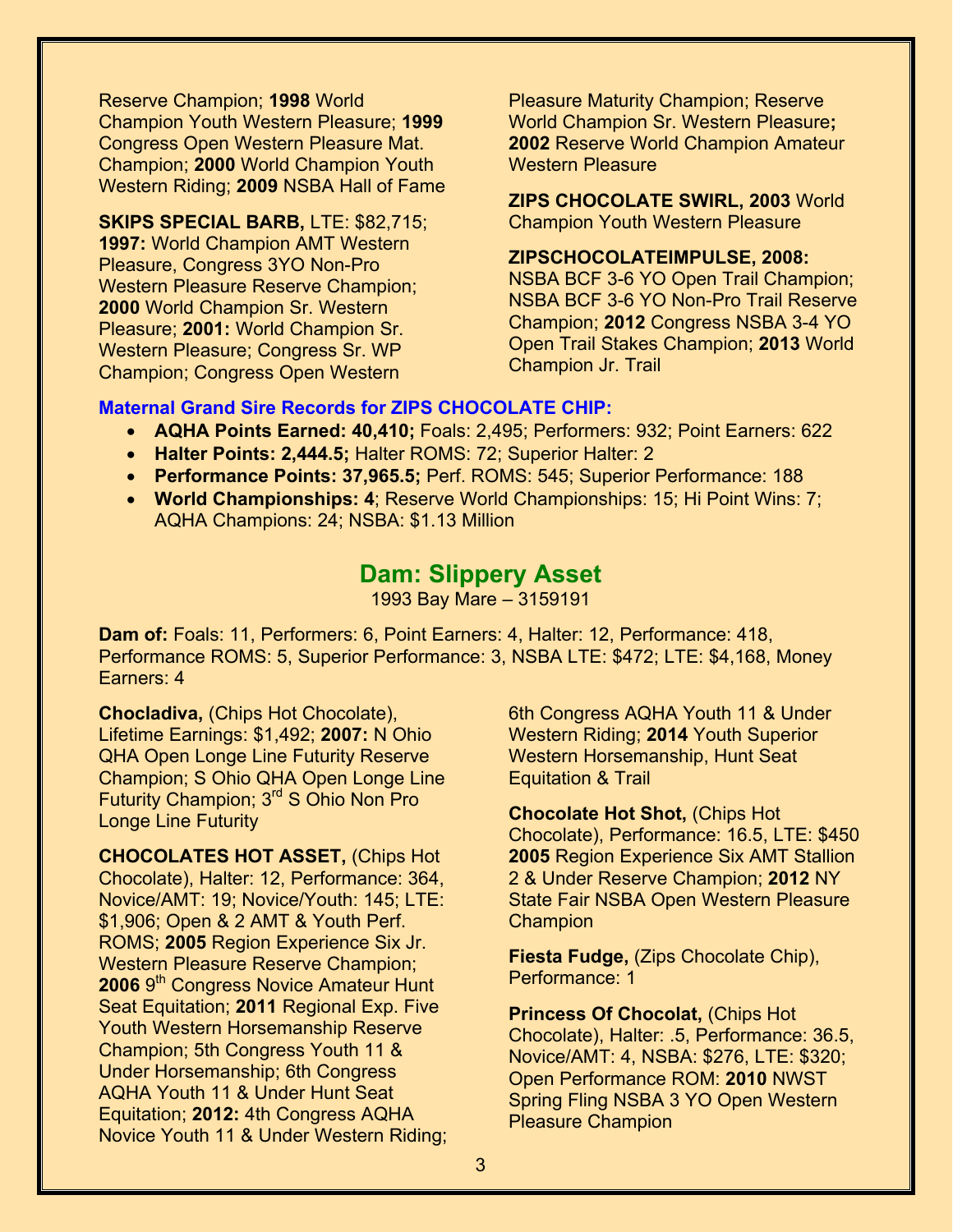# **Dam's Dam: SHES SLIPPIN AROUND**

1984 Brown Mare – 2261963

Performance Points: 405.5, NSBA LTE: \$6,230, Open & 2 Amateur Performance ROMS

- **1987 Congress Non-Pro Western Pleasure Derby Reserve Champion**
- **1988 Congress Amateur Western Pleasure Reserve Champion**
- 1988 4<sup>th</sup> World Show Amateur Western Pleasure
- 1988 10<sup>th</sup> High Point Amateur Western Pleasure
- 1988 Open & Amateur Superior Western Pleasure
- 1989 9<sup>th</sup> High Point Amateur Western Pleasure
- 1989 Amateur Superior Western Pleasure
- 1989 7<sup>th</sup> High Point Sr. Western Pleasure
- 1990 10<sup>th</sup> World Show Amateur Western Pleasure
- $\bullet$  1990 7<sup>th</sup> World Show Sr. Western Pleasure

**Dam of:** Registered Foals: 5, Performers: 3, Point Earners: 1, Performance Points: 22.5, Performance ROMS: 1, NSBA LTE: \$170.60, LTE: \$404

x **Lil Four Bars,** (Good Version), Performance: 22.5, Novice Amateur: 2, Novice Youth: 40.5, NSBA: \$170.60, Youth Performance ROM



**¡Fiesta Fudge!**